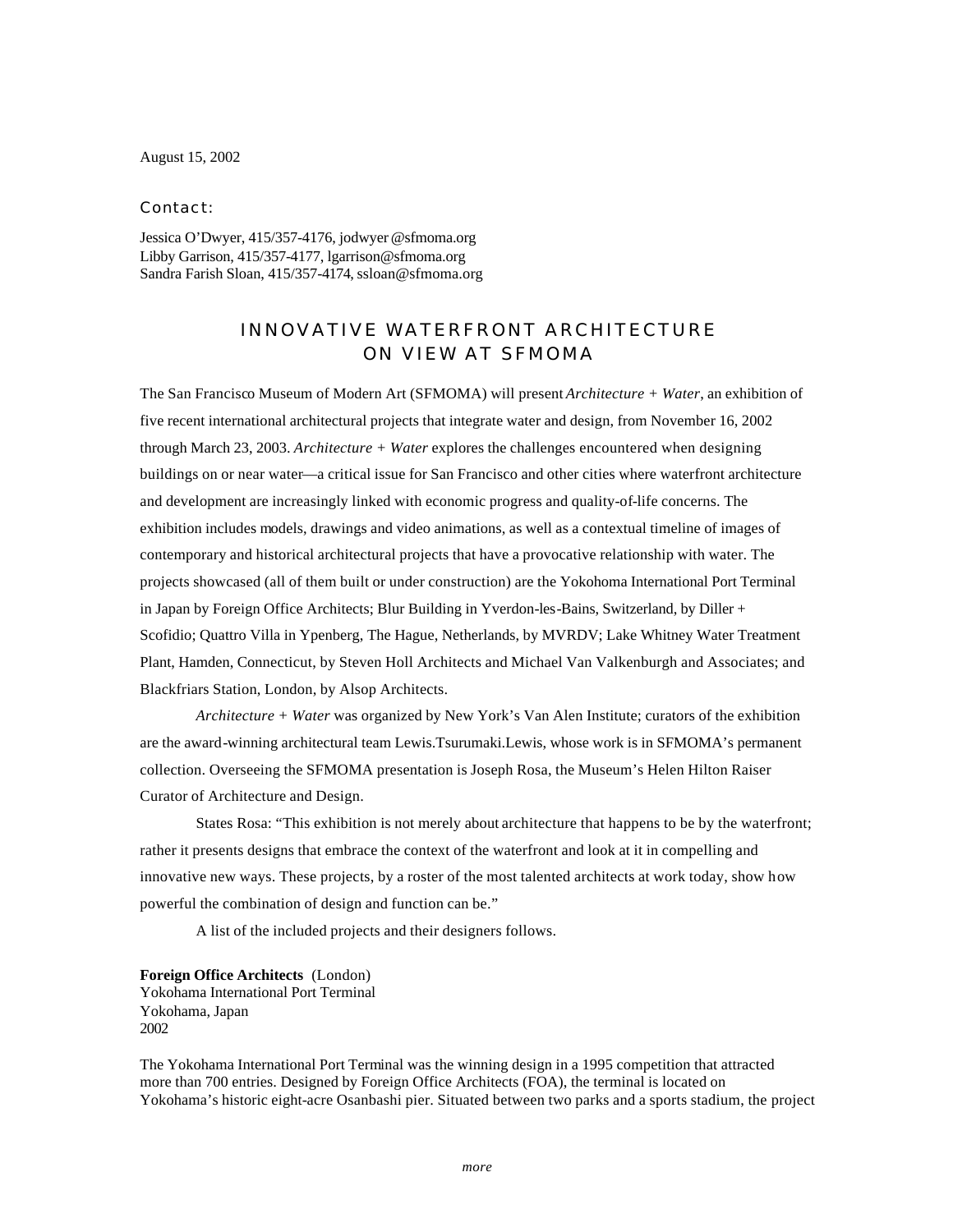functions as a busy seaport terminal as well as gateway to Yokohama and an extension of the city's surrounding public spaces. The Yokohama project represents a radical rethinking of architectural conventions, replacing the typical linear structure of piers with a fluid, multidirectional space. FOA based their design on a circulation diagram of interlocking loops made of folding steel, resistant to earthquake stresses and evocative of the shipbuilding industry.

Foreign Office Architects is a pioneering architectural practice founded in London in 1992 with an office in Japan. Principal partners Farshid Moussavi and Alejandro Zaera Polo are Unit Masters at the Architectural Association School of Architecture, London, and have been visiting critics at Princeton and Columbia Universities. Current projects include a publishing headquarters in Paju City, Korea, and a park and open air auditorium in Barcelona, Spain. Completed projects include London's New Belgo restaurant and Bermondsey Antiques Market.

**Diller + Scofidio** (New York) Blur Building Yverdon-les-Bains, Switzerland 2002

Blur Building was designed as a temporary structure for the Swiss EXPO 2002, which was installed from May 15 through October 20, 2002. Blur Building appears to be a cloud floating above Lake Neuchâtel in Yverdon-les-Bains, Switzerland, just north of Lake Geneva. A striking feature of this design is an artificial nimbus created by atomizing lake water under high pressure through some 32,000 fog nozzles arranged on a framework of steel cables and rods. The nozzles are computer controlled to respond to temperature, wind and humidity in order to provide a constant, but changing, cloud around the building. Visitors may opt to wear plastic raincoats as they enter; at night the fog becomes a screen for projected images.

Diller + Scofidio is an award-winning interdisciplinary studio combining art, architecture and the performing arts. Their work has been in the permanent collection of SFMOMA since 1997. Elizabeth Diller is an associate professor of architecture at Princeton University and Ricardo Scofidio is professor of architecture at The Cooper Union in New York. In addition to winning a MacArthur Fellowship Award in 1999, they were awarded a major grant from the National Endowment for the Arts in the same year.

**MVRDV** (Rotterdam) Quattro Villa Ypenburg, The Hague, Netherlands 2000

The Dutch firm MVRDV created its prototype Quattro Villa, a four-unit apartment house, as a response to the rapid proliferation of private dwellings along the shores of lakes in the Netherlands. Quattro Villa eliminates the shoreline crowding effects of single-family units by placing four adjoining but individual villas on large, raised concrete cores that enclose plumbing, electrical wiring and entryways. Because Quattro Villa is raised forty feet above the reclaimed marsh, or polder, on which it is built, the view of the water from inland vantage points is not obstructed. Each multilevel villa has a sundeck and patio, along with semipublic areas for parking and recreation at lake level.

MVRDV was established in Rotterdam by Winy Maas, Jacob van Rijs and Nathalie de Vries. Their projects include the Netherlands Pavilion for EXPO 2000, a six-level structure where each floor represented a landscape, demonstrating how to build ecologically on an area of small land mass. Other proposals for multistory, compact structures include Pig City, 2001, a high-rise featuring more than 40 pig farms stacked 500 meters high. Other projects include the headquarters building for the avant-garde radio, television and film production company VPRO, built in 1997; and the Wozoco apartment complex for the elderly in west Amsterdam (Westelijke Tuinsteden), built in 1994. In 1998 MVRDV published *FARMAX: An Excursion in Density* (010 Publishers).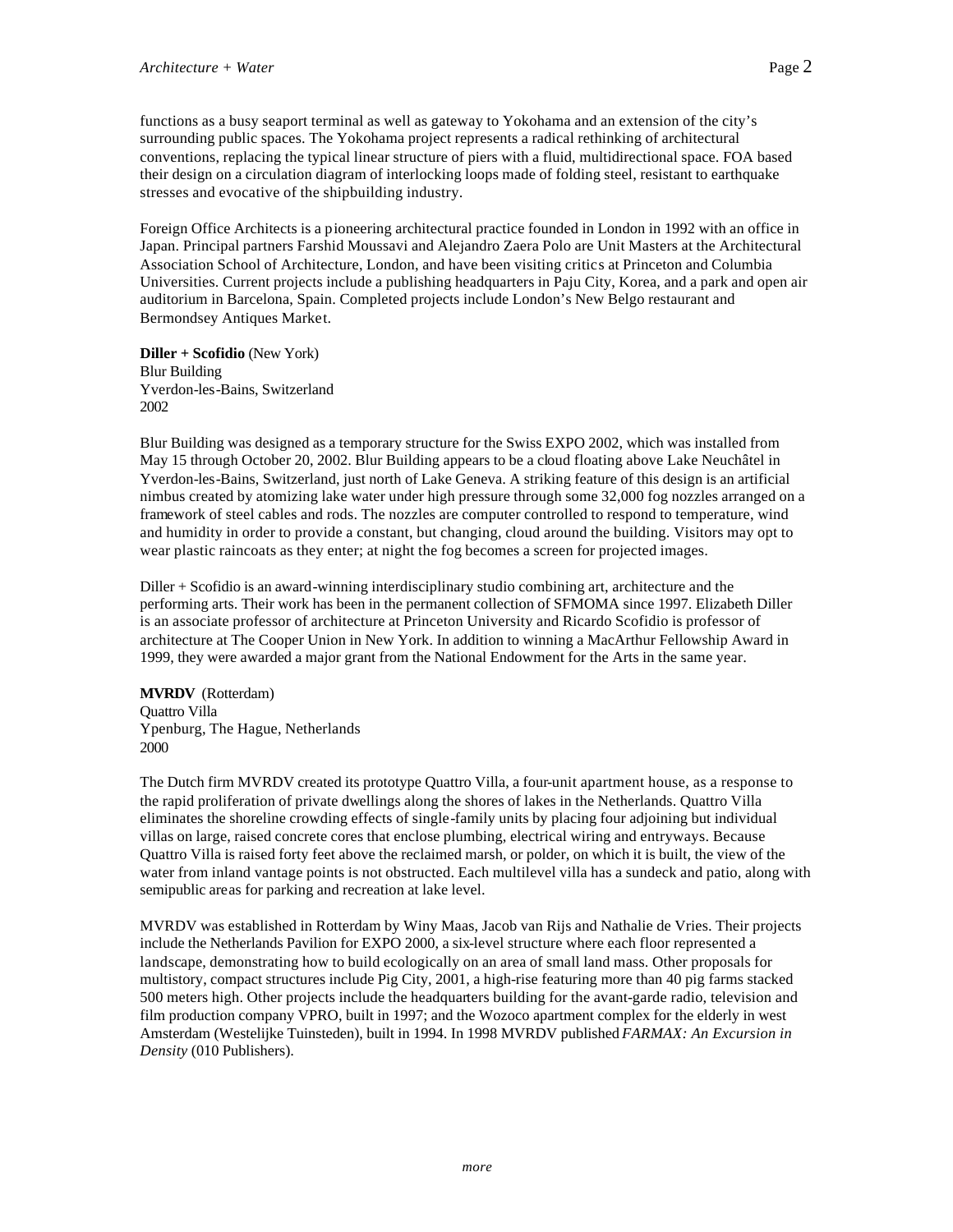**Steven Holl Architects** (New York) Landscape design by **Michael Van Valkenburgh & Associates** (Cambridge, Massachusetts and New York) Lake Whitney Water Treatment Plant Hamden, Connecticut Scheduled for completion in 2004

The team of architect Stephen Holl and landscape architect Michael Van Valkenburgh produced the design for the Lake Whitney Water Treatment Plant, situated on a 12-acre public park in Hamden, Connecticut. The buildings as well as the multiuse landscape design draw inspiration from the stages of the water purification process, and the park itself acts as a natural filtration system. The central design feature of the main building—a hallway in the form of a long stainless steel tube that resembles an extruded water droplet—establishes a visual metaphor for the facility's function. The park design has areas reserved for quiet activities, such as reading and walking, as well as more active pursuits.

Steven Holl Architects was established in 1976. In 1999 SFMOMA accessioned and exhibited *Edge of a City*, Holl's project for re-envisioning and counteracting sprawl at the periphery of cities. Recently Holl received a National A.I.A. Award for Design Excellence for the Chapel of St. Ignatius in Seattle, Washington. Other major projects include the Bellevue Art Museum near Seattle; the New Museum of Contemporary Art, Helsinki; and a retail and housing development in Chiba, Japan.

Michael Van Valkenburgh Associates, Inc. was founded in 1982 and has since directed the design and construction of more than 300 landscape projects worldwide, including the expansion of the Minneapolis Sculpture Garden, a project for the Walker Art Center and Minneapolis Parks and Recreation Board. Van Valkenburgh is a Charles Eliot Professor in Practice of Landscape Architecture at the Harvard Graduate School of Design. In 1994 he published *Design with the Land: Landscape Architecture of Michael Van Valkenburgh* (Princeton Architectural Press).

**Alsop Architects** (London, Moscow, Hamburg) Blackfriars Station London Scheduled for completion in 2005

Blackfriars Station, part of Thameslink 2000, a riverfront development project, is a plan for improving an existing train station on a bridge spanning the Thames River. Alsop Architects' design integrates a new train station onto the existing 19th-century bridge and places the arrival and departure platforms in the center of the span, over the water. Blackfriars Station has an innovative roof design of angled aluminum and carbon fiber panels interspersed with glass openings that run the length of the bridge. The station will play a critical role in providing badly needed mainline rail links across London from north to south, situated in a once blighted neighborhood of warehouses and docks.

Alsop Architects is an award-winning architectural and planning practice with offices in London, Moscow and Hamburg. The firm's most celebrated projects include the Regional Government Headquarters Building in Marseilles, France; the Hamburg Ferry terminal; the Cardiff Bay Visitor's Center; and a new Library and Media Center in Peckham, London, for which they won the prestigious Stirling Award for Building of the Year, 2000, given by The Royal Institute of British Architects.

*Architecture + Water* is a Van Alen Institute Project in Public Architecture. Major support was provided by Van Alen Institute, New York State Council on the Arts, The Stephen A. and Diana L. Goldberg Foundation and Cornell University of College of Architecture, Art, and Planning.

The San Francisco presentation is generously supported by an anonymous donor.

\* \* \*